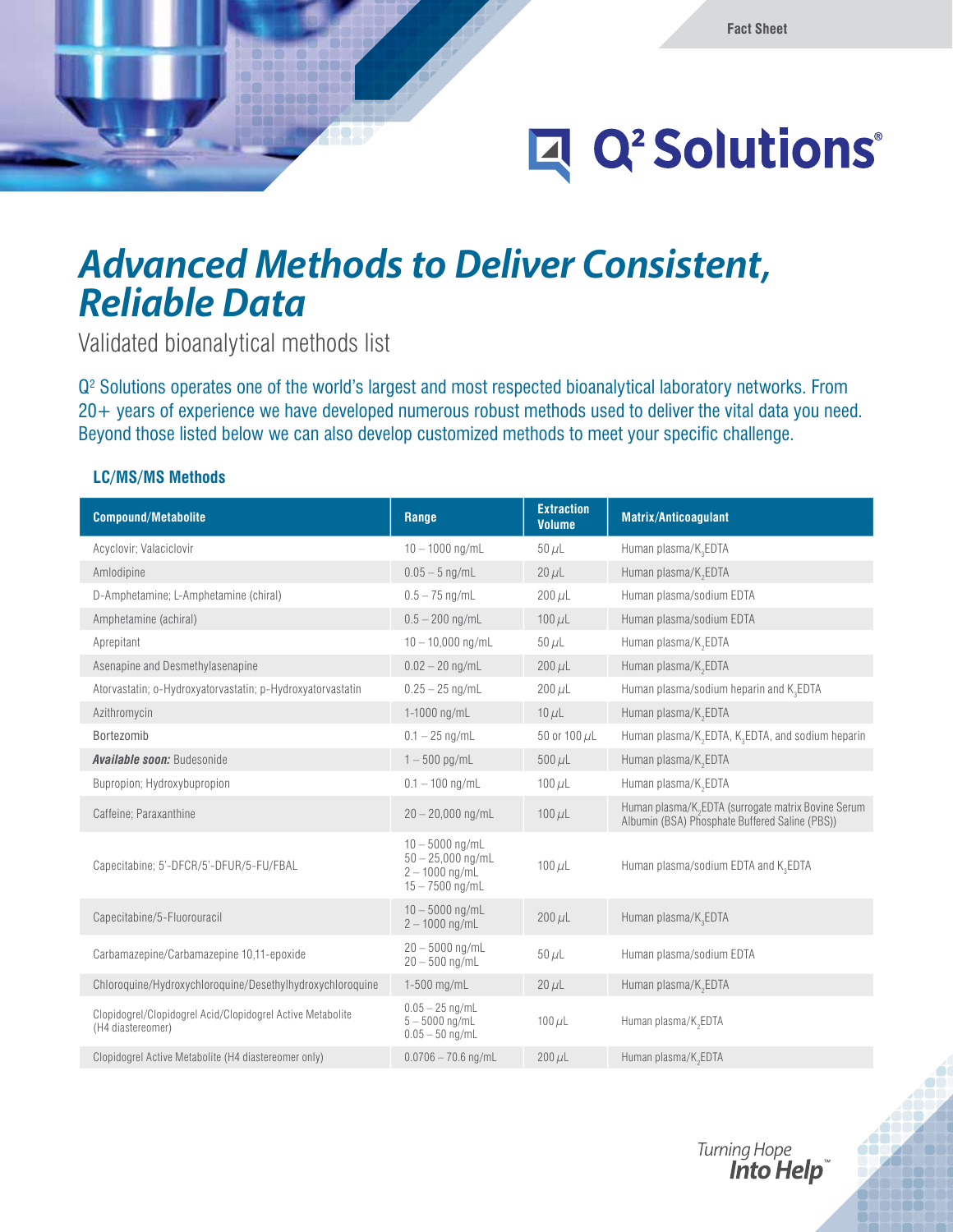#### **LC/MS/MS Methods** *continued*

| <b>Compound/Metabolite</b>                     | Range                                      | <b>Extraction</b><br><b>Volume</b> | <b>Matrix/Anticoagulant</b>                      |
|------------------------------------------------|--------------------------------------------|------------------------------------|--------------------------------------------------|
| Cyclosporine A                                 | $1 - 1000$ ng/mL                           | $20 \mu L$                         | Human blood/K <sub>2</sub> EDTA                  |
| Cytarabine                                     | $25 - 1000$ ng/mL                          | $20 \mu L$                         | Human plasma/sodium heparin                      |
| Cytarabine/Ara-Uridine                         | $0.5 - 1000$ ng/mL<br>$2 - 1000$ ng/mL     | $100 \mu L$                        | Human plasma/K <sub>2</sub> EDTA                 |
| Cytarabine/Ara-Uridine                         | $20 - 20,000$ ng/mL<br>$50 - 50,000$ ng/mL | $100 \mu L$                        | Human plasma/K <sub>2</sub> EDTA                 |
| Danazol                                        | $0.5 - 500$ ng/mL                          | 100 $\mu$ L                        | Human plasma/K <sub>2</sub> EDTA                 |
| Desipramine/2-Hydroxydesipramine               | $0.25 - 100$ ng/mL                         | $20 \mu L$                         | Human plasma/K <sub>2</sub> EDTA                 |
| Daunorubicin; Daunorubicinol                   | $1 - 500$ ng/mL                            | 100 $\mu$ L                        | Human plasma/K <sub>2</sub> EDTA                 |
| Decitabine                                     | $0.5 - 500$ ng/mL                          | $50 \mu L$                         | Human plasma/K <sub>2</sub> EDTA                 |
| Dextromethorphan/Dextrorphan                   | $0.01 - 5$ ng/mL<br>$0.5 - 250$ ng/mL      | 100 $\mu$ L                        | Human plasma/K <sub>2</sub> EDTA                 |
| Digoxin                                        | $0.05 - 5$ ng/mL                           | $200 \mu L$                        | Human serum, Human plasma/K <sub>2</sub> EDTA    |
| Digoxin                                        | $0.1 - 20$ ng/mL                           | $200 \mu L$                        | Human serum                                      |
| Digoxin                                        | $1 - 200$ ng/mL                            | $100 \mu L$                        | Human urine                                      |
| Digoxin                                        | $5 - 1000$ ng/mL                           | $100 \mu L$                        | Human urine                                      |
| Docetaxel                                      | $1 - 2500$ ng/mL                           | $200 \mu L$                        | Human plasma/K <sub>2</sub> EDTA                 |
| Doxorubicin                                    | $1 - 500$ ng/mL                            | $50 \mu L$                         | Human plasma/K <sub>2</sub> EDTA                 |
| Duloxetine/Atomoxetine; S,S-Reboxetine         | $0.2 - 200$ ng/mL<br>$0.5 - 500$ ng/mL     | $50 \mu L$                         | Human plasma/K <sub>3</sub> EDTA                 |
| <b>Available soon:</b> Entecavir               | $25 - 15,000$ pg/mL                        | 1000 $\mu$ L                       | Human urine                                      |
| <b>Available soon:</b> Entecavir               | $25 - 20,000$ pg/mL                        | $200 \mu L$                        | Human plasma/K <sub>2</sub> EDTA                 |
| Epinephrine                                    | $0.5 - 10$ ng/mL                           | 100 $\mu$ L                        | Human plasma/K <sub>2</sub> EDTA                 |
| Erlotinib                                      | $1 - 3000$ ng/mL                           | $50 \mu L$                         | Human plasma/sodium EDTA                         |
| <b>Available soon: Estriol</b>                 | $5 - 5000$ pg/mL                           | $500 \mu L$                        | Human plasma/K <sub>2</sub> EDTA                 |
| 5-Fluorouracil (5-FU)                          | $2 - 10,000$ ng/mL                         | 100 $\mu$ L                        | Human plasma/sodium EDTA                         |
| 5-Fluorouracil (5-FU)                          | $10 - 10,000$ ng/mL                        | 100 $\mu$ L                        | Human plasma/sodium EDTA and K <sub>2</sub> EDTA |
| Fenofibric Acid                                | $20 - 10000$ ng/mL                         | $100 \mu L$                        | Human plasma/sodium EDTA                         |
| Fluconazole                                    | $10 - 10,000$ ng/mL                        | $20 \mu L$                         | Human plasma/K <sub>2</sub> EDTA                 |
| Flurbiprofen                                   | $10 - 5000$ ng/mL                          | $20 \mu L$                         | Human plasma/K <sub>2</sub> EDTA                 |
| <b>Available soon:</b> Fluticazone/Salmeterol  | $5 - 200$ pg/mL                            | $200 \mu L$                        | Human plasma/K <sub>2</sub> EDTA                 |
| Gemcitabine                                    | $10 - 10,000$ ng/mL                        | $25 \mu L$                         | Human plasma/lithium heparin                     |
| Gemcitabine; 2',2'-Difluorodeoxyuridine        | $10 - 10,000$ ng/mL                        | $20 \mu L$                         | Human plasma/lithium heparin                     |
| Glyburide (total)                              | $1 - 250$ ng/mL                            | $200 \mu L$                        | Human plasma/sodium heparin                      |
| Imatinib/N-Desmethyl Imatinib                  | $100 - 10,000$ ng/mL<br>$50 - 5000$ ng/mL  | $50 \mu L$                         | Human plasma/K <sub>2</sub> EDTA                 |
| Itraconazole; Hydroxy Itraconazole             | $1 - 1000$ ng/mL                           | $20 \mu L$                         | Human plasma/K <sub>2</sub> EDTA                 |
| Ketoconazole                                   | $10 - 10,000$ ng/mL                        | $20 \mu L$                         | Human plasma/K <sub>2</sub> EDTA                 |
| Lamivudine (as part of Combivir®)              | $2 - 1000$ ng/mL                           | $200 \mu L$                        | Human plasma/sodium heparin                      |
| Lamivudine (as part of Combivir <sup>®</sup> ) | $2 - 1000$ ng/mL                           | $200 \mu L$                        | Human urine                                      |
| Losartan/Losartan Carboxylic Acid              | $1 - 500$ ng/mL                            | $20 \mu L$                         | Human plasma K <sub>2</sub> EDTA                 |
| Lovastatin; Lovastatin Acid                    | $0.25 - 100$ ng/mL                         | $500 \mu L$                        | Human plasma/sodium heparin                      |
| Lovastatin; Lovastatin Acid                    | $0.25 - 125$ ng/mL                         | $100 \mu L$                        | Human plasma/K <sub>2</sub> EDTA                 |
| Lumefantrine                                   | $50 - 20,000$ ng/mL                        | $50 \mu L$                         | Human plasma/K <sub>2</sub> EDTA                 |
|                                                |                                            |                                    |                                                  |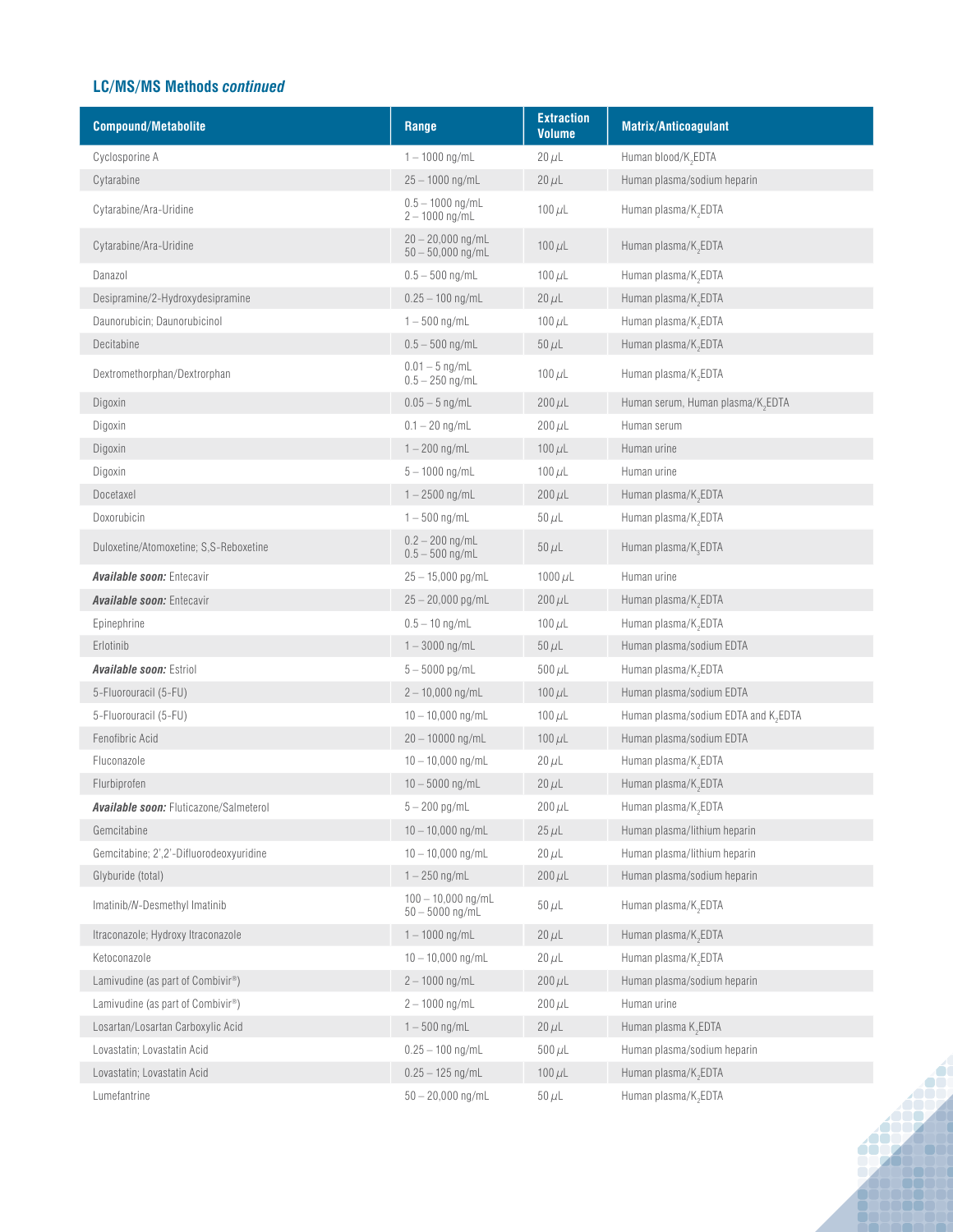#### **LC/MS/MS Methods** *continued*

| <b>Compound/Metabolite</b>                                    | Range                                      | <b>Extraction</b><br><b>Volume</b> | Matrix/Anticoagulant                                                                                       |
|---------------------------------------------------------------|--------------------------------------------|------------------------------------|------------------------------------------------------------------------------------------------------------|
| Metformin                                                     | $10 - 2000$ ng/mL                          | $20 \mu L$                         | Human plasma/sodium heparin                                                                                |
| Methotrexate (Low Range)/7-Hydroxymethotrexate                | $0.25 - 200$ ng/mL<br>$1 - 120$ ng/mL      | $200 \mu L$                        | Human plasma/lithium heparin and $K$ <sub>2</sub> EDTA                                                     |
| Methotrexate (High Range)/7-Hydroxymethotrexate               | $1 - 1000$ ng/mL<br>$1 - 150$ ng/mL        | $200 \mu L$                        | Human plasma/lithium heparin and K <sub>2</sub> EDTA                                                       |
| Methotrexate                                                  | $0.25 - 200$ ng/mL                         | $200 \mu L$                        | Human plasma/K <sub>2</sub> EDTA                                                                           |
| Methotrexate (Low Curve)                                      | $50 - 1000$ ng/mL                          | $20 \mu L$                         | Human urine                                                                                                |
| Methotrexate (High Curve)/7-Hydroxymethotrexate               | $1000 - 50,000$ ng/mL<br>$50 - 1000$ ng/mL | $20 \mu L$                         | Human urine                                                                                                |
| Methotrexate (Low Curve)/7-Hydroxymethotrexate                | $50 - 10,000$ ng/mL<br>$20 - 1000$ ng/mL   | $20 \mu L$                         | Human urine                                                                                                |
| Methylphenidate; α-Phenyl-α-(2-Piperidyl) Acetic Acid         | $0.05 - 25$ ng/mL                          | $100 \mu L$                        | Human plasma/acid citrate dextrose                                                                         |
| Metoprolol; a-Hydroxymetoprolol                               | $0.500 - 250$ ng/mL                        | $100 \mu L$                        | Human plasma/K <sub>2</sub> EDTA                                                                           |
| Midazolam; 1'-Hydroxymidazolam                                | $0.1 - 100$ ng/mL                          | $100 \mu L$                        | Human plasma/sodium and lithium heparin                                                                    |
| Midazolam; 1'-Hydroxymidazolam                                | $0.1 - 100$ ng/mL                          | $20 \mu L$                         | Human plasma/K <sub>2</sub> EDTA                                                                           |
| Montelukast                                                   | $2 - 2000$ ng/mL                           | $20 \mu L$                         | Human plasma/sodium heparin and $K$ <sub>2</sub> EDTA                                                      |
| Montelukast/36-Hydroxy Montelukast                            | $2 - 2000$ ng/mL                           | $20 \mu L$                         | Human plasma/K <sub>2</sub> EDTA                                                                           |
| Moxifloxacin                                                  | $25 - 5000$ ng/mL                          | $50 \mu L$                         | Human plasma/K <sub>2</sub> EDTA, K <sub>3</sub> EDTA, sodium EDTA,<br>sodium heparin, and lithium heparin |
| Nisoldipine                                                   | $0.02 - 20$ ng/mL                          | 100 $\mu$ L                        | Human plasma/K <sub>2</sub> EDTA                                                                           |
| Omeprazole/5'-Hydroxyomeprazole; Omeprazole Sulfone           | $1 - 500$ ng/mL<br>$0.5 - 250$ ng/mL       | $20 \mu L$                         | Human plasma/K <sub>2</sub> EDTA and sodium heparin                                                        |
| Paclitaxel; 6-Hydroxypaclitaxel                               | $10 - 5000$ ng/mL                          | $20 \mu L$                         | Human plasma/K <sub>2</sub> EDTA                                                                           |
| Paliperidone                                                  | $0.100 - 100$ ng/mL                        | $100 \mu L$                        | Human plasma/K <sub>2</sub> EDTA                                                                           |
| Paroxetine                                                    | $0.025 - 25$ ng/mL                         | $50 \mu L$                         | Human plasma/K <sub>2</sub> EDTA                                                                           |
| Pemetrexed                                                    | $10 - 5000$ ng/mL                          | $50 \mu L$                         | Human plasma/K <sub>2</sub> EDTA                                                                           |
| <b>Available soon: Remdesivir/Active Metabolite GS-441524</b> | 5-5000 ng/mL                               | $50 \mu L$                         | Treated human plasma/K <sub>2</sub> EDTA                                                                   |
| Repaglinide                                                   | $0.01 - 20$ ng/mL                          | $50 \mu L$                         | Human plasma/sodium heparin                                                                                |
| Rifampicin (Rifampin)                                         | $10 - 5000$ ng/mL                          | $100 \mu L$                        | Human plasma/K <sub>2</sub> EDTA                                                                           |
| Risperidone                                                   | $0.1 - 100$ ng/mL                          | $50 \mu L$                         | Human plasma/K <sub>2</sub> EDTA                                                                           |
| Ritonavir                                                     | $10 - 5000$ ng/mL                          | $50 \mu L$                         | Human plasma/K <sub>3</sub> EDTA                                                                           |
| Rivastigmine                                                  | $0.1 - 30$ ng/mL                           | $100 \mu L$                        | Human plasma/potassium oxalate/sodium fluoride                                                             |
| Rosiglitazone                                                 | $5 - 3000$ ng/mL                           | $25 \mu L$                         | Human plasma/K <sub>3</sub> EDTA                                                                           |
| Rosuvastatin/Rosuvastatin Lactone; N-Desmethyl Rosuvastatin   | $0.5 - 100$ ng/mL<br>$0.5 - 50$ ng/mL      | $100 \mu L$                        | Human plasma/K <sub>2</sub> EDTA                                                                           |
| Sildenafil                                                    | $1 - 1000$ ng/mL                           | $50 \mu L$                         | Human plasma/K <sub>2</sub> EDTA                                                                           |
| Sildenafil; N-Desmethyl Sildenafil                            | $1 - 1000$ ng/mL                           | $50 \mu L$                         | Human plasma/K <sub>2</sub> EDTA                                                                           |
| Simvastatin; Simvastatin Acid                                 | $0.1 - 30$ ng/mL                           | $200 \mu L$                        | Human plasma/K <sub>3</sub> EDTA                                                                           |
| Sunitinib/Desethyl Sunitinib                                  | $0.1 - 60$ ng/mL<br>$0.1 - 20$ ng/mL       | $20 \mu L$                         | Human plasma/K <sub>2</sub> EDTA                                                                           |
| Telaprevir                                                    | $50 - 20,000$ ng/mL                        | $100 \mu L$                        | Human plasma/K <sub>2</sub> EDTA                                                                           |
| Tenofovir                                                     | $2 - 1000$ ng/mL                           | $100 \mu L$                        | Human plasma/K <sub>2</sub> EDTA                                                                           |
| Tolbutamide; 4-Hydroxytolbutamide                             | $50 - 50,000$ ng/mL                        | $20 \mu L$                         | Human plasma/K <sub>2</sub> EDTA                                                                           |